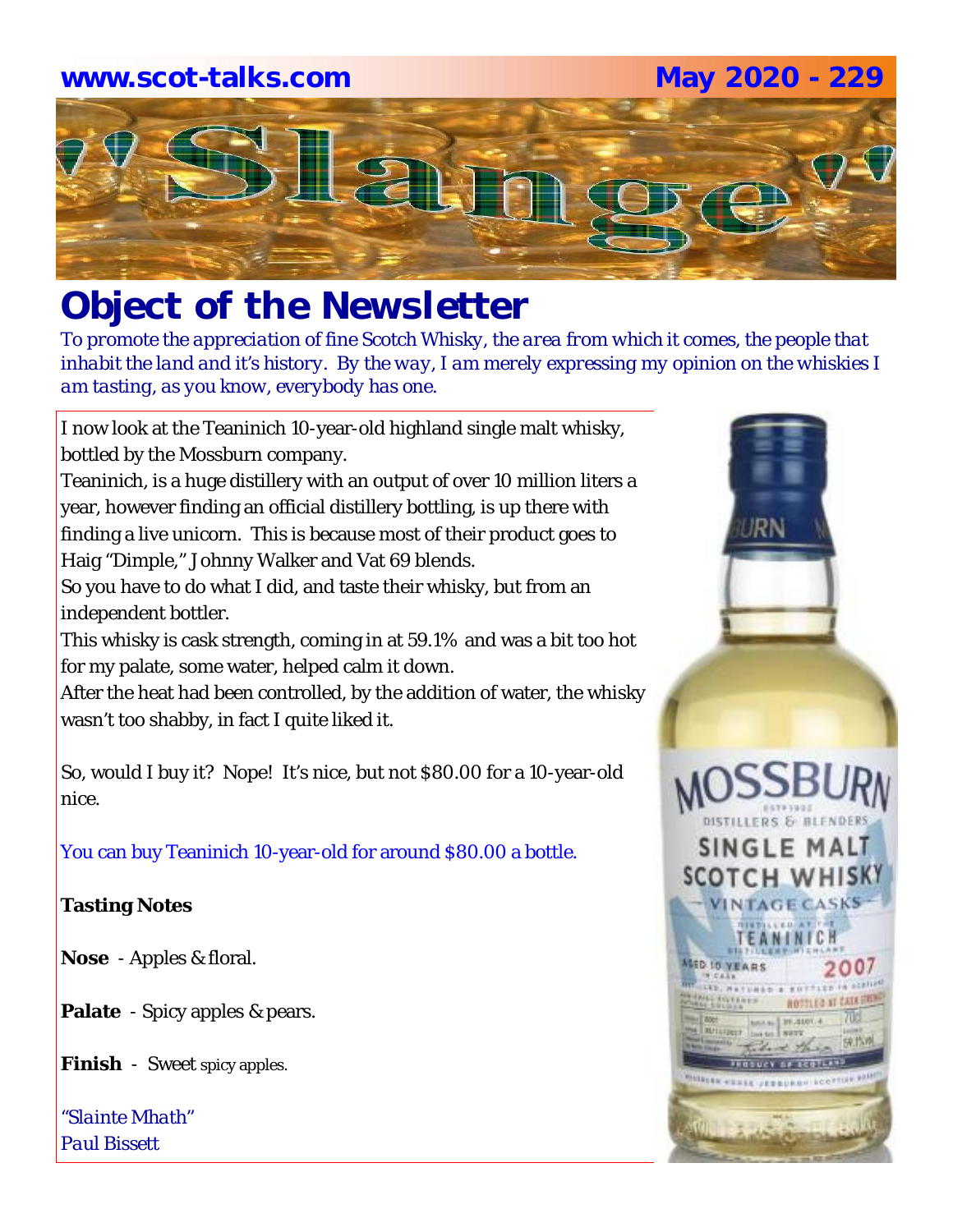

## **10 of the best new whisky distillery tours that have opened up across Scotland**

By Sean Murphy

Scotland's raft of incredible new whisky distilleries have been designed not only to ensure the creation of the best liquid possible but also to offer experiences and tours that will live long in the memory.

From the Borders to the Outer Hebrides, the country's whisky tourism industry has never been more robust, to take advantage of this fact, the current crop of new distilleries are often built with visitors in mind, here are ten of our favourites.

#### **Clydeside (Glasgow)**

Springing up on the banks of the Clyde in Glasgow, Clydeside Distillery, with its restored pump house building and externally visible stills, is an impressive addition to the city's landscape. A short walk or taxi ride from the city centre, the dedicated single malt production site is the brainchild of industry stalwart Tim Morrison.

Probably one the most equipped for visitors on this list, the distillery features an impressive museum, cafe and a shop with a vast array of whiskies from a wide range of distilleries.

*Is their whisky available yet?* No, but you may be able to try their new make spirit.

*Tour prices: three tours –* the Clydeside Tour (£15 pp) includes the history of the Queen's Dock, a guided tour and a tasting of three drams.

The Chocolate and Whisky tour (£25pp) includes Clydeside Tour with 5 drams paired with 5 artisan chocolates

The Distillery Manager tour (£120pp) includes behind the scenes tour with distillery manager Alistair McDonald.

## **Borders Distillery (Hawick)**

Founded by former William Grant executives John Fordyce, Tim Carton, Tony Roberts and George Tait, this new distillery is the first to produce spirit for whisky in the Borders since 1837. Situated smack bang in the centre of the historic town of Hawick, this exciting new distillery offers guests the chance to see how it makes not just its whisky but also its gin in the confines of their stunning restored building.

*Is their whisky available yet?* No, but you can buy their gin.

**Tour price:** £12 per person with tours running from Monday to Saturday and including a quided tasting.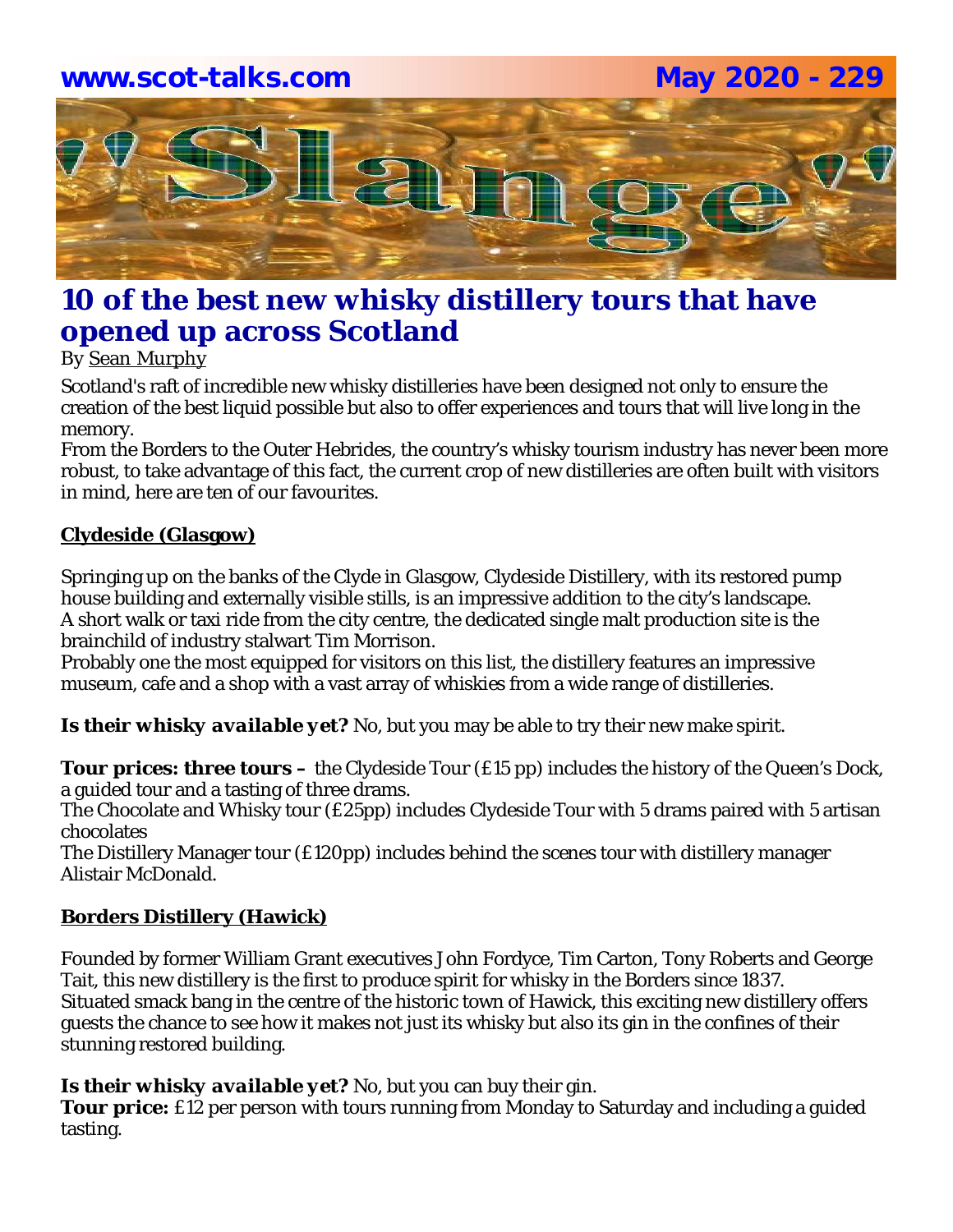

Below is a simple guide to help you choose your single malt Whisky, and the flavor notes you should expect from it. Being Scottish I recommend you find a likely candidate and try it in a bar before buying the whole bottle. This Issue; Teaninich 10-year-old. For more information on Teaninich whiskies go to https://scotchwhisky.com/whiskypedia/1899/teaninich



Floral, Herbal, fresh

Nutty, biscuit (cookie), Subtle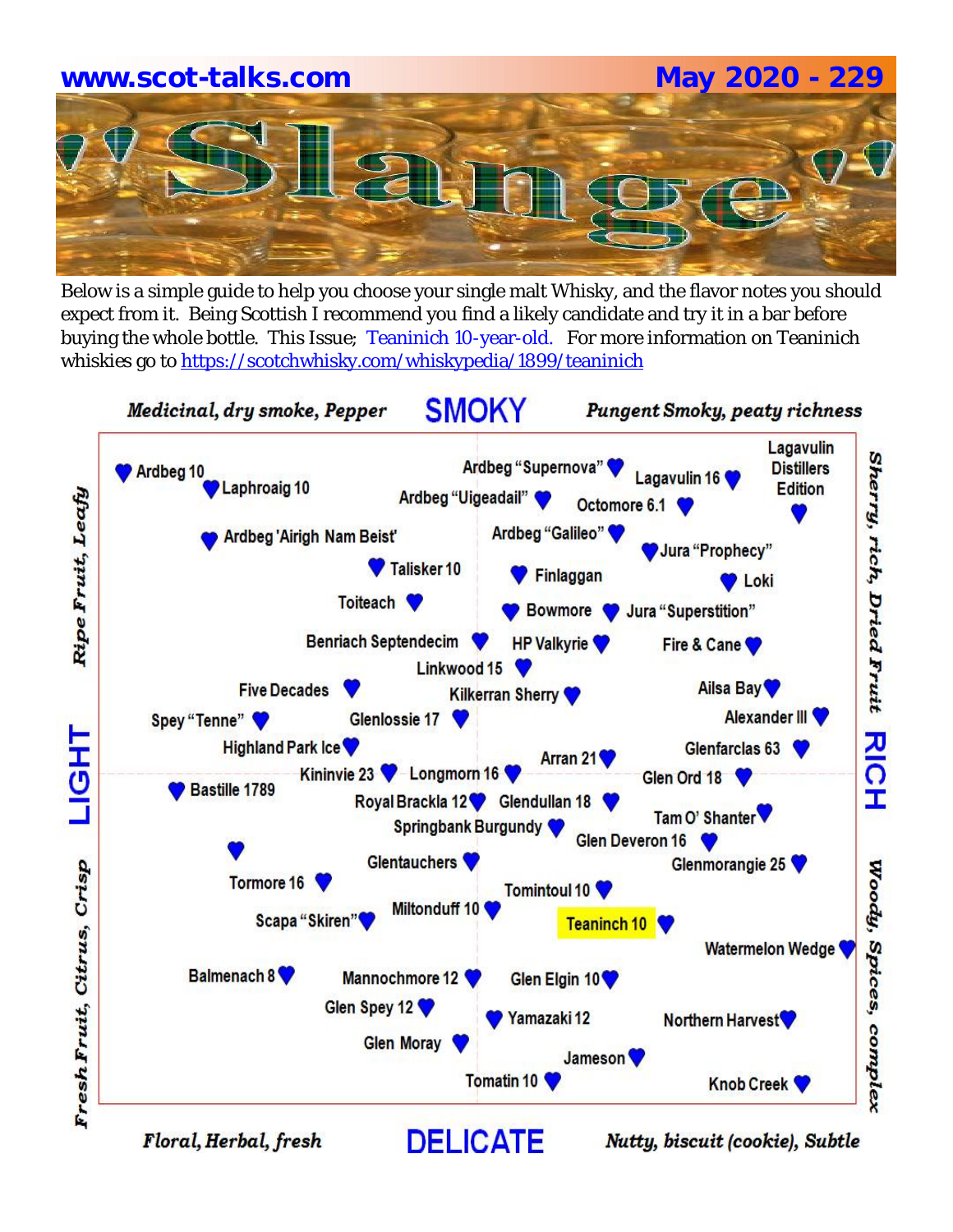

## **10 of the best new whisky distillery tours that have opened up across Scotland Cont.**

## **Holyrood Distillery (Edinburgh)**

This innovative distillery cost £6.7 million and was set up by Canadian whisky enthusiast Rob Carpenter alongside industry veteran David Robertson in a bid to return single malt whisky making to the centre of the capital.

The resulting restoration of the 19th century railway goods shed on the edge of Holyrood Park, has seen the creation of a colourful sensory experience for spirits lovers of all levels, from beginners to experts.

#### *Is their whisky available yet?* No, but you can buy their gin.

*Tour prices:* Holyrood is another distillery with an excellent range of tours with the standouts being the two-hour masterclass with the always brilliant head distiller Jack Mayo (£75pp) and the Walking Tour and Tasting with expert Justine Hazlehurst (£24pp) which covers the rich distilling and brewing history of the area and a tasting with some special drams.

#### **Kingsbarns** Distillery (Fife)

You'd be forgiven for thinking that Kingsbarns has been around for a lot longer than it actually has due to its popularity but this smart little distillery was only launched in 2014. Built within a Georgian farmstead (with a stunning doocot) it was opened by founder Douglas Clement in partnership with the Wemyss family – who also own independent bottlers Wemyss malts.

Located in The East Neuk of Fife and lying close to the spiritual home of that other great Scottish export golf, Kingsbarns

**Is their whisky available yet?** Yes, Dream to Dram is their first single malt, you can also buy their new make spirit.

## *Tour prices:*

**Three tours –** Basic Tour (£10pp) guided tour with a chance to try new make spirit and a dram of their new single malt 'Dream to Dram'

The 19th hole tour (only July & August £25pp) perfect for those enjoying golf nearby, this experience features a guided tour and three tasty drams.

The Dream to Dram Tour (£50pp) includes a guided tour, in-depth tutored tasting, complimentary Glencairn and a £5 voucher for their store.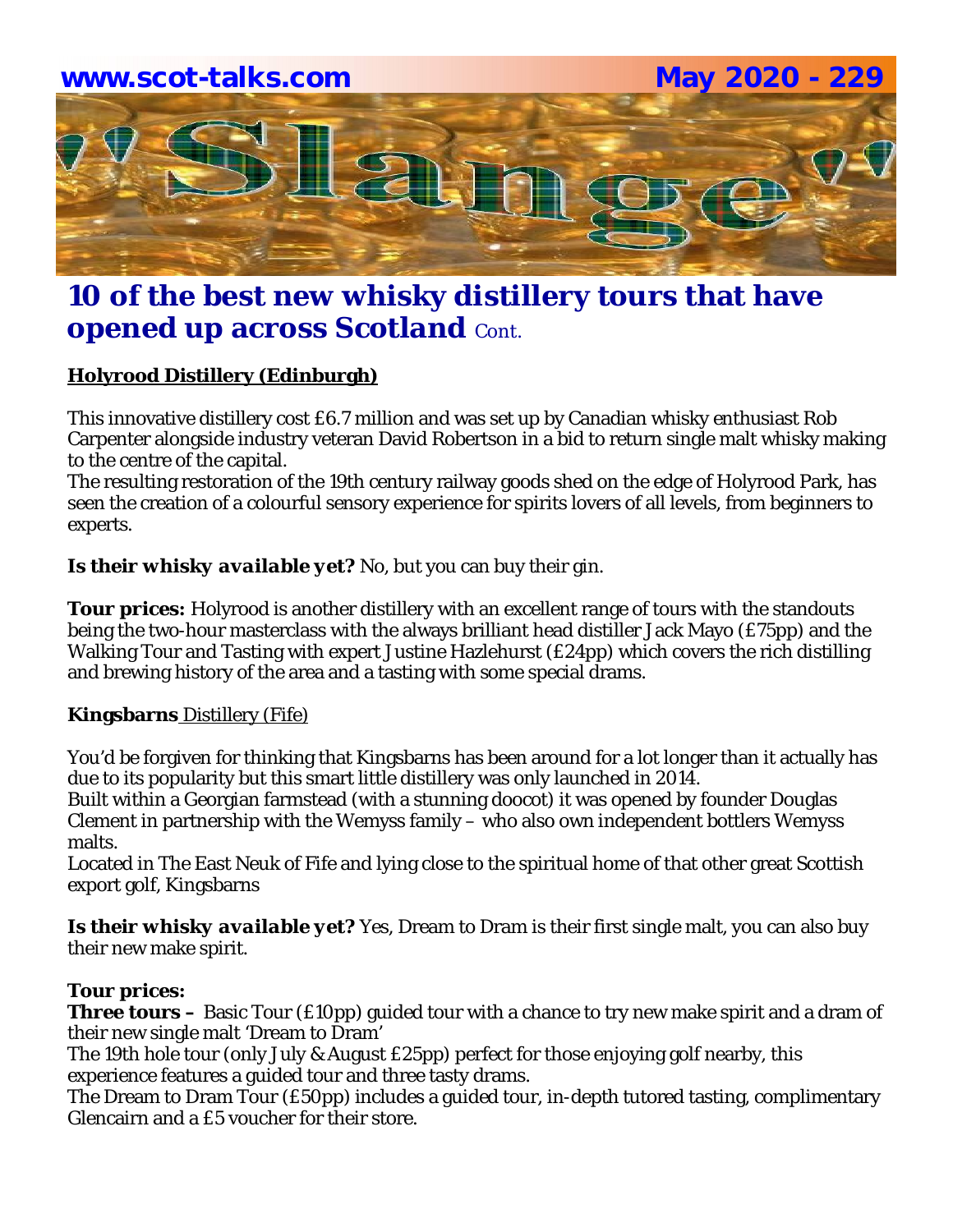

## **10 of the best new whisky distillery tours that have opened up across Scotland** Cont.

## **Lindores Abbey Distillery (Fife)**

The 'Spiritual Home of Scotch Whisky' returned to whisky-making in 2017, when spirit began to flow from this new distillery built close to the site where, back in 1494, the first written record referring to what may have been Scotch whisky, noted that Friar John Cor of Lindores Abbey in Fife paid duty on eight bolls of malt to make aqua vitae (400 70cl bottles) for King James IV.

The realised dream of Drew and Helen McKenzie Smith, this charming little distillery offers a great tour with a fantastic visitor centre, Cloister exhibition and even a look at the history of the area with the Abbey ruins.

They even welcomes dogs, making it perfect for walkers and their four-legged friends.

*Is their whisky available yet?* No, but they do offer their new make spirit product Aqua Vitae.

**Tour price:** Distillery Tours cost £12.50 per person and include a tasting of Lindores Abbey Distillery Aqua Vitae as well as two other drams.

## **Raasay Distillery (Isle of Raasay)**

Officially opened in 2017, Raasay Distillery has brought whisky distilling back to this small island, only fourteen miles in length, situated off the east coast of Skye.

Set within stunningly picturesque surroundings, the distillery was built by R&B Distillers, bringing the island's disused Gothic villa hotel, Borodale House back to life and creating a visitor centre and accommodation for visiting fans.

**Tour price:** The Standard tour (£10pp) features a guided tour around this vibrant distillery as well as three complementary spirits from R & B.

The Whisky and Chocolate tour (£15pp) includes the regular tour with drams paired with handmade chocolates from the Glenshiel Chocolate Company, including a specially commissioned Raasay While We Wait infused chocolate.

*Is their whisky available yet?* No, but R & B have created a new whisky, While We Wait, representing what their future whisky will be like.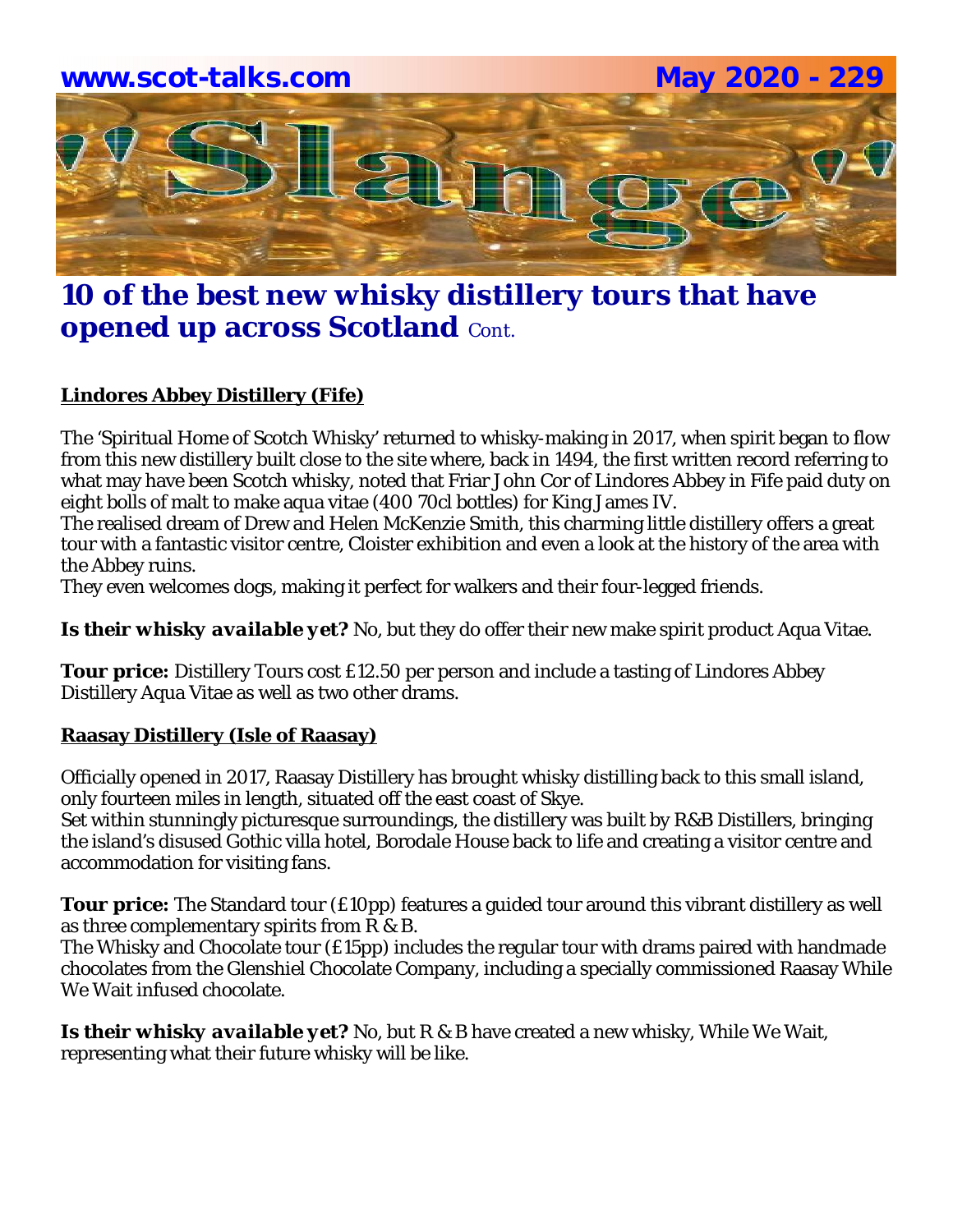

## **10 of the best new whisky distillery tours that have opened up across Scotland** Cont.

## **Isle of Harris Distillery (Isle of Harris)**

This wonderful 'social distillery' truly lies at the heart of the community on the island and people of Harris, designed to create jobs and give back to the remote place it calls home, Isle of Harris was launched by Simon Erlinger to capture the spirit of Harris in liquid form.

Hugely popular thanks to its top-notch visitor experience and award-winning seaweed gin, it's been drawing tourists to the Outer Hebrides in droves.

Their single malt whisky, which is yet to be released, will be named named "The Hearach" – the Gaelic word for an inhabitant of Harris.

**Tour price:** Their tour costs (£12pp) and involves a fun sensory exploration using a Harris Tweed abacus as well as the chance to try out both a whisky and their gin.

*Is their whisky available yet?* No, but their incredibly popular gin is available to buy and try.

## **Lagg Distillery (Isle of Arran)**

Arran's second distillery gives whisky fans yet another reason to visit this incredible island. First announced in 2016 by Isle of Arran Distillers, who were looking to expand to accommodate increased production and visitor numbers, the new distillery was aimed at capitalising on the success of their production site at Lochranza.

The first legal distillery on the southside of the island for nearly 200 years after the previous distillery closed in 1837, Lagg will offer fans the chance to try a new peated whisky from Arran for the first time.

They have a futuristic tour and a very modern visitor centre, as well as a charming little shop, and a café and a restaurant which will provide specially sourced coffee and seasonal dishes produced by an award-winning chef using locally sourced produce.

**Tour price:** Their standard tour costs (£10pp) and offers quest the chance to enjoy a virtual journey into the history of whisky making on the island, the chance to try new make spirit, a peated dram and even a cocktail, as well as a branded glass which they can then take home.

*Is their whisky available yet?* No, but you can try their new make spirit.